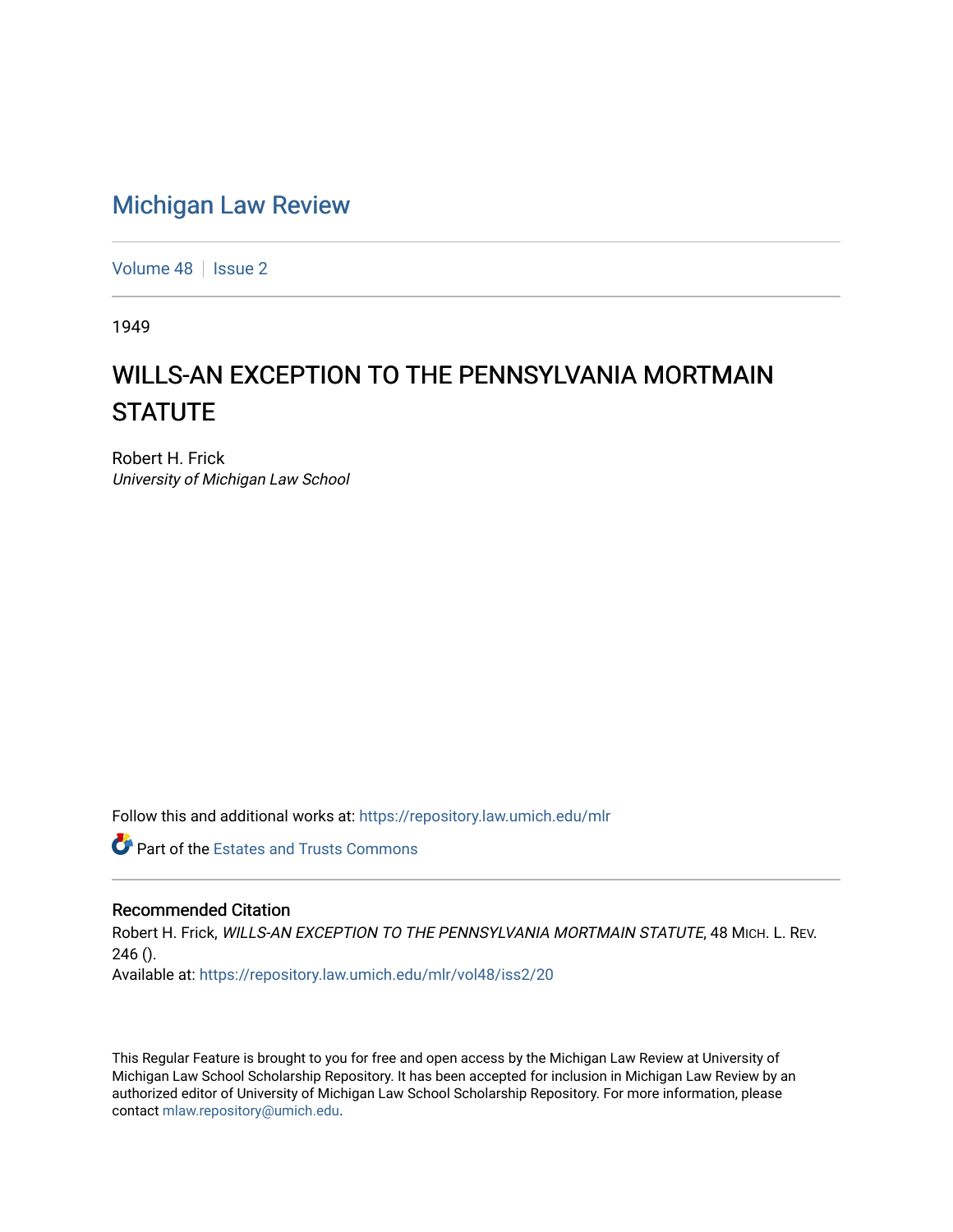WILLS-AN EXCEPTION TO THE PENNSYLVANIA MORTMAIN STATUTE-Testatrix and her husband entered into an agreement that the survivor should devise property owned by them as tenants by the entireties to charities of the Catholic Church. Ten years later, testatrix, who had survived her husband, executed a will in accordance with the agreement, and died within thirty days thereafter. The lower court held that the bequest was not invalid under the Pennsylvania statute voiding religious or charitable bequests made within thirty days of death.<sup>1</sup> On appeal, *held,* affirmed. Where a valid contract to make a will antedates the testator's death by more than the statutory period, the statute has no application. *In re Gredler's Estate,* (Pa. 1949) 65 A. (2d) 404.

lAct of June 7, 1917, Pa. Laws 403, §6, as amended by the Act of July 2, 1935, Pa. Laws 573, 20 Pa. Ann. Stat. (Purdon, 1930) §195.